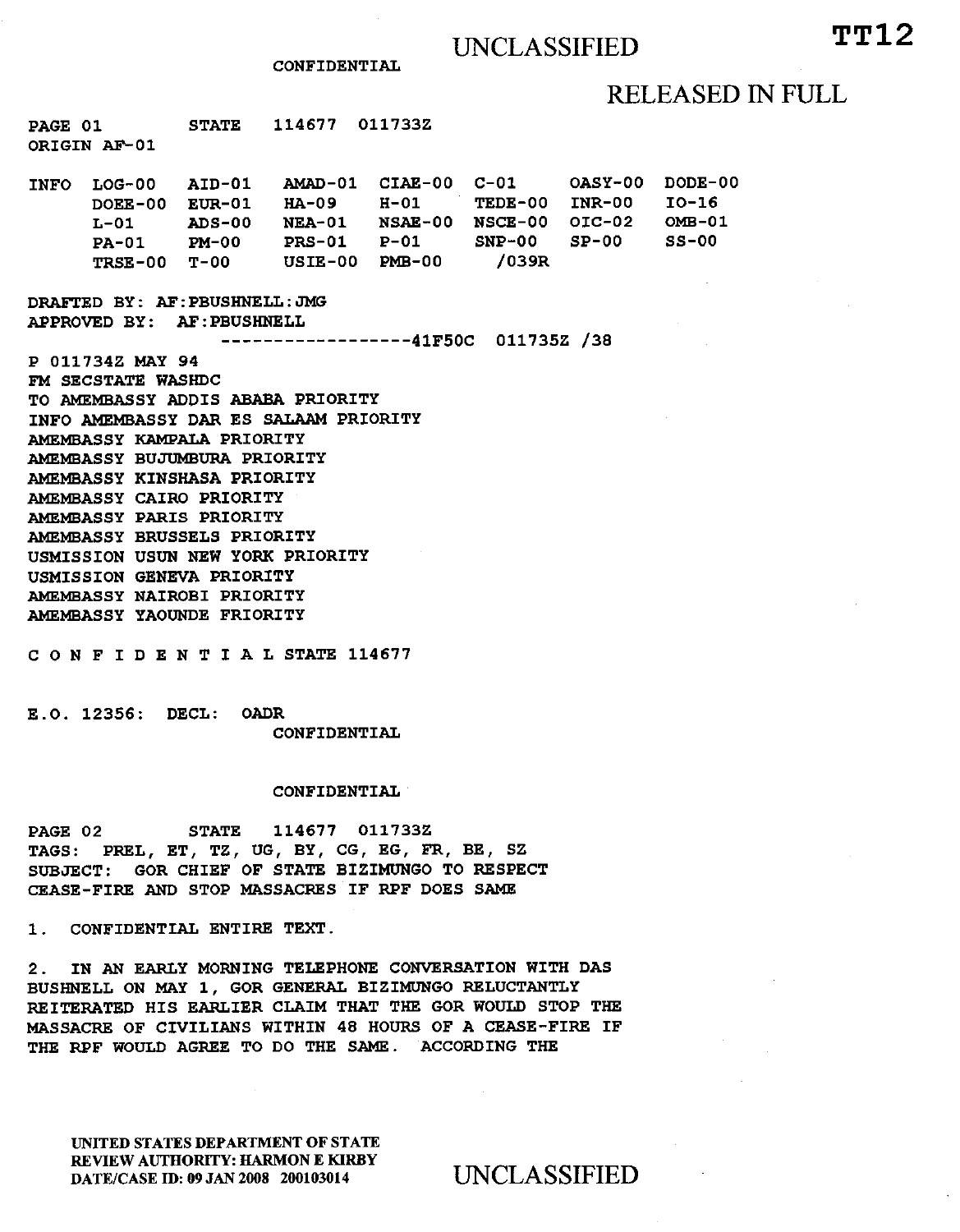## UNCLASSIFIED

**BIZIMUNGO, FIGHTING WAS GOING ON IN KIGALI, THE MASSACRES BEHIND GOR LINES WERE "80 PERCENT" OVER BUT INNOCENT CIVILIANS WERE BEING KILLED IN RPF-CONTROLLED TERRITORY. THE COS CONFIRMED THAT A GOR TEAM IN TANZANIA WOULD PARTICIPATE IN PEACE DISCUSSIONS ON MAY 2. BIZIMUNGO SAID AN INTERNATIONAL TEAM OF INVESTIGATORS SHOULD COME TO RWANDA IMMEDIATELY TO SEE THE SITUATION FOR THEMSELVES AND DENIED THAT THE GOR WAS PREVENTING ANYONE FROM CROSSING THE BORDER INTO BURUNDI OR ANY OTHER COUNTRY. HIS PROTEST THAT THE GOR WAS ARMING CIVILIANS WAS AS WEAK AS HIS AGREEMENT TO SEE WHAT HE COULD DO TO STOP THE RADIO** 

### **BROADCASTS INCITING HUTUS TO VIOLENCE .**

**3. BUSHNELL INITIATED THE CALL TO BIZIMUNGO TO CALL UPON THE GOR AND BIZIMUNGO HIMSELF TO AGREE TO A CEASE-FIRE, STOP BROADCASTING HATE MESSAGES OVER THE RADIO, CEASE ARMING CIVILIANS, STOP THE ON-GOING MASSACRES, AND ENSURE THAT ALL BORDERS UNDER GOR CONTROL WERE OPEN FOR SAFE PASSAGE OF REFUGEES. WOULD BIZIMUNGO CONFIRM TO HER HIS CONFIDENTIAL** 

### **CONFIDENTIAL**

**PAGE 03 STATE 114677 011733Z PRIOR ASSERTION THAT THE GOR MILITARY COULD BRING ORDER ACK TO THE COUNTRY WITHIN 48 HOURS OF A DECLARED CEASE-FIRE, SHE ASKED. BIZIMUNGO FIRST SAID YES, THEN BEGAN TO EQUIVOCATE. HE WAS A MAN OF PEACE, HE SAID, BUT HE WAS ONLY ONE MAN AND IT WAS UP TO THE LEADERS OF GOVERNMENT TO MAKE SUCH DECISIONS. ASKED WHICH LEADERS AND WHERE THEY COULD BE CONTACTED, BIZIMUNGO REPLIED THE PRESIDENT WAS IN CHARGE BUT HE WAS IN GITERAMA WHERE TELEPHONES WERE NOT WORKING. WHEN BUSHNELL ASKED IF THAT WAS HIS OFFICIAL RESPONSE TO THE** USG'S **CALL FOR A CEASE-FIRE, BIZIMUNGO SAID HE WOULD CONTACT THE GOVERNMENT AND GO SEE UNAMIR COMMANDER DELLAIRE, WITH WHOM HE HAD AN IMPENDING APPOINTMENT IMMEDIATELY.** 

**3. THE COS CONFIRMED TO BUSHNELL THAT A GOR TEAM WAS IN TANZANIA TO REPRESENT THE GOVERNMENT AT THE PEACE TALKS TO BE RECONVENED ON MAY 2. HOWEVER, BIZIMUNGO CONTINUED, BUSHNELL NEEDED TO UNDERSTAND HOW MISUNDERSTOOD THE GOR WAS AT THE TIME BECAUSE THE INTERNATIONAL COMMUNITY HAD FALLEN PREY TO RPF PROPAGANDA. FROM THE BEGINNING, HE AID, THE FUNDAMENTAL PROBLEM WAS RPF BEHAVIOR, WHICH CONTINUES IN THE FORM OF MASSACRES AND CIVIL WAR. AN INTERNATIONAL TEAM OF INVESTIGATORS NEEDED TO COME TO RWANDA IMMEDIATELY TO DISCOVER THE TRUTH FOR THEMSELVES.** 

# UNCLASSIFIED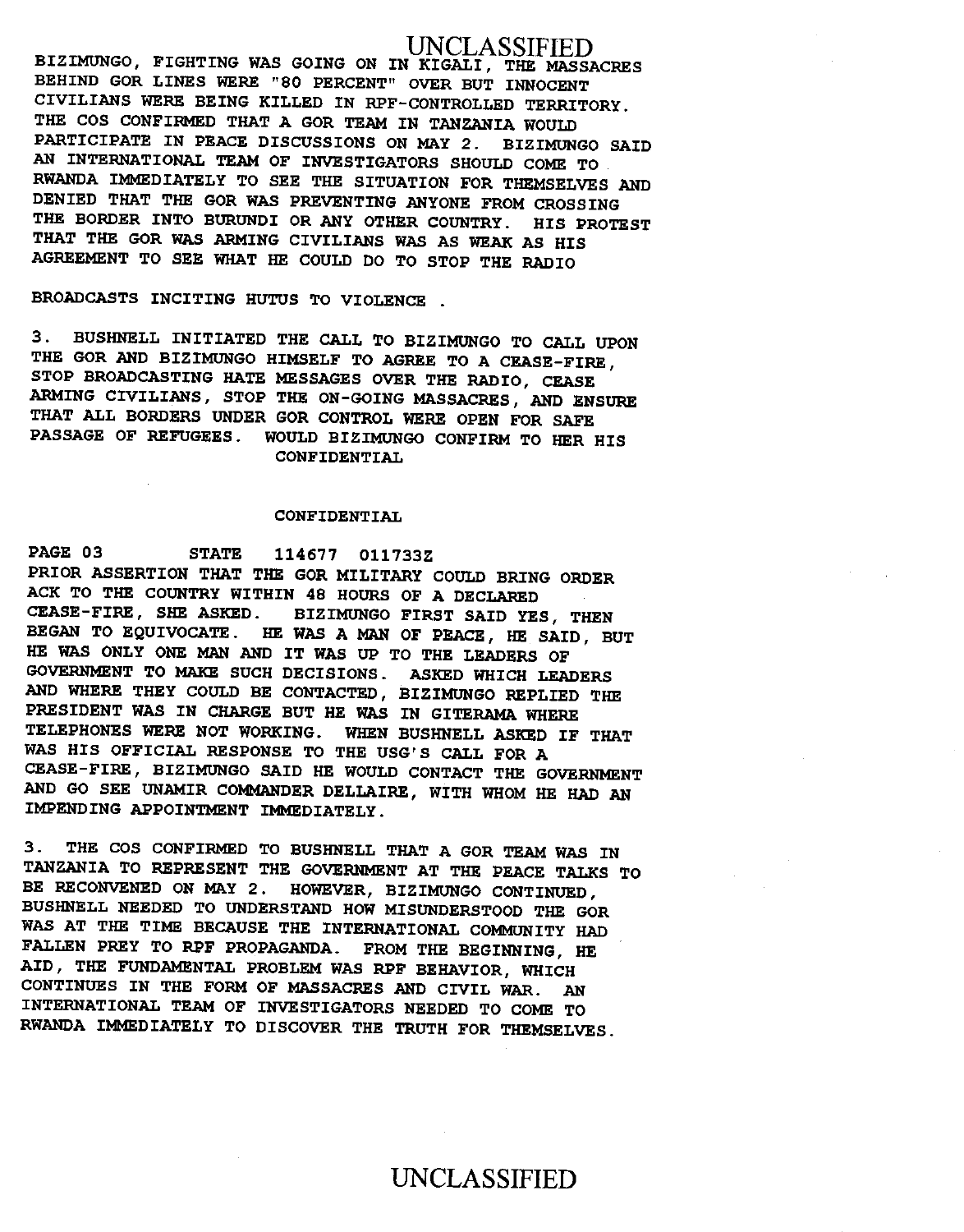UNCLASSIFIED **USHNELL AGREED THAT THIS WAS AN EXCELLENT IDEA THAT WAS UNDER DISCUSSION AT THE UNITED NATIONS. BIZIMUNGO SEIZED BUSHNELL'S QUERY ON THE STATUS OF BORDERS UNDER HIS CONTROL AS AN EXAMPLE OF THE "LIES" THE** RPF **IS PERPETRATING . ALL BORDERS IN GOR HANDS, INCLUDING THE ONE WITH BURUNDI, WERE OPEN . IT WAS ONLY THE TANZANIAN BORDER WHICH THE RPF CONTROLLED THAT WAS SEALED.** 

**CONFIDENTIAL** 

### **CONFIDENTIAL**

**PAGE 04 STATE 114677 011733Z** 

**4. ON THE QUESTION OF RADIO BROADCASTS, BIZIMUNGO CLAIMED THERE WAS NOTHING THE GOVERNMENT COULD DO SINCE RWANDA RESPECTED FREEDOM OF THE PRESS. BUSHNELL POINTED OUT THAT THE EXTRAORDINARY SITUATION IN WHICH RWANDA FOUND ITSELF WARRANTED GOVERNMENT EFFORTS TO URGE RESPONSIBLE BEHAVIOR, BIZIMUNGO SAID HE WOULD SEE WHAT HE COULD DO, BUT, FRANKLY, HE HAD OTHER PRESSING ISSUES TO DEAL WITH, SUCH AS THE FIGHTING THAT WAS GOING ON IN KIGALI.** 

**5. BIZIMUNGO WEAKLY DENIED THAT THE GOR WAS ARMING CIVILIANS SAYING HUTUS WERE ONLY USING WHAT MEANS THEY HAD AVAILABLE TO DEFEND THEMSELVES AGAINST RPF ATTACKS HE REPEATED THAT HE COULD NOT FIGHT A WAR AND TEND TO LAW AND ORDER SIMULTANEOUSLY. THIS CAUSED BUSHNELL TO STRESS AGAIN THE URGENCY OF A CEASEFIRE. BIZIMUNGO SAID HE WAS O HIS WAY TO GENERAL DELLAIRE'S OFFICE WHEN SHE HAD CALLED AND PROMISED TO TALK BOTH TO HIS GOVERNMENT AND TO DELLAIRE ABOUT** USG **CONCERNS. HE ALSO SAID HE WOULD E WILLING TO TALK TO BUSHNELL FURTHER IF SHE CALLED LATER IN THE DAY.** 

**6. COMMENT. THE CONVERSATION WITH BIZIMUNGO, VIRTUALLY THE MIRROR IMAGE OF THE ONE SHE HAD WITH RPF GENERA KAGAME ON APRIL 30 (REPORTED SEPTEL), WAS A DISCOURAGING ONE . BIZIMUNGO CLUNG TO AN EVEN HARDER LINE THAN THE ONE HE HAD VOICED IN A CONVERSATION WITH BUSHNELL EARLIER IN TE WEEK. HE SEEMED NEITHER PANICKED BY THE FIGHTING IN THE CITY NOR IN DOUBT THAT THE GOR WAS ANYTHING BUT A VICTIM OF EVIL BEHAVIOR. HE SEEMED GENUINELY PUZZLED THAT THE INTERNATIONAL COMMUNITY COULD DOUBT THE GOR POSITION CONFIDENTIAL** 

### **CONFIDENTIAL**

**PAGE 05 STATE 114677 011733Z** 

# UNCLASSIFIED